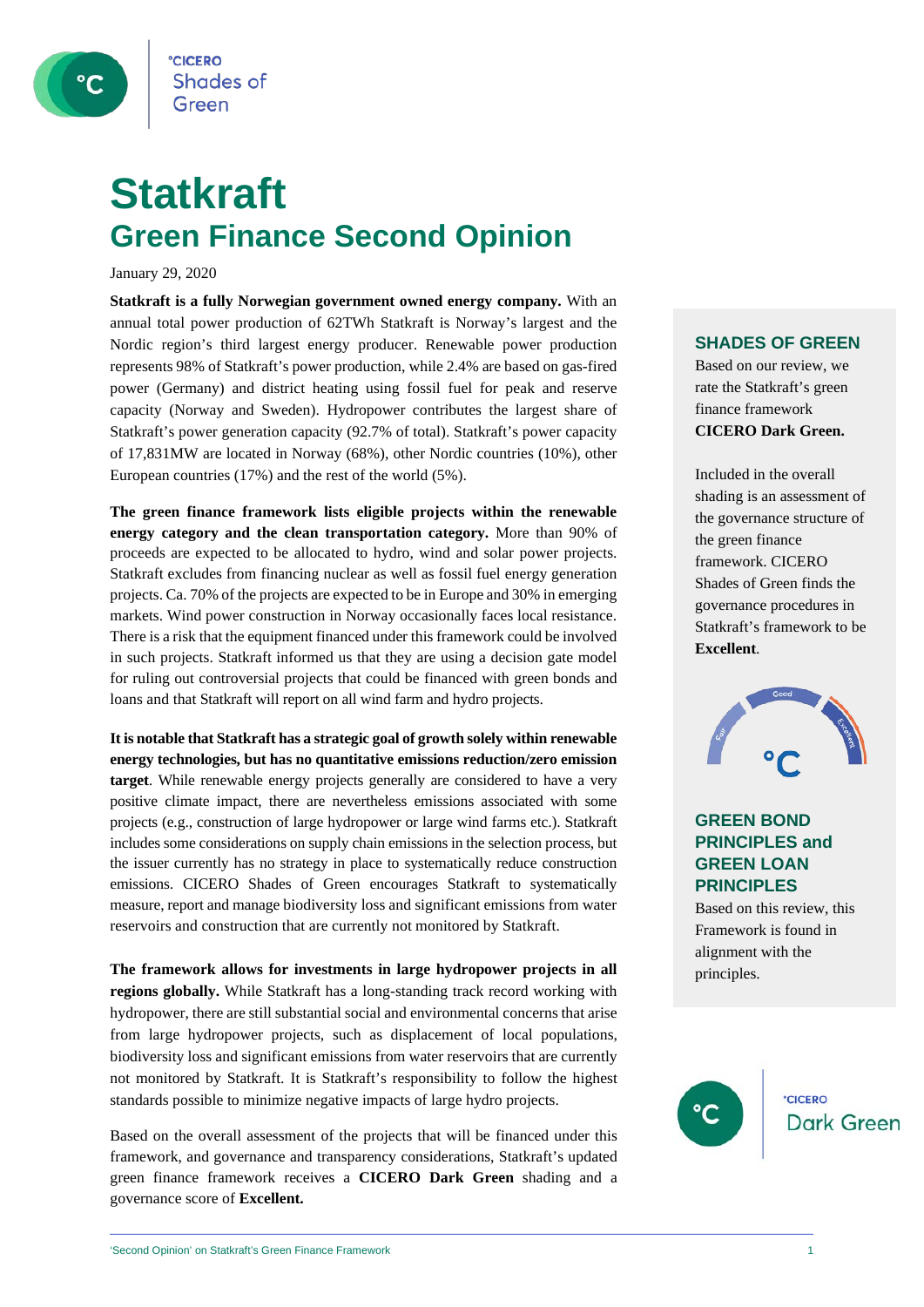

# **Contents**

| 1              |                                                                                                        |    |
|----------------|--------------------------------------------------------------------------------------------------------|----|
|                |                                                                                                        |    |
| $\overline{2}$ | Brief description of Statkraft's green finance framework and related policies________________________4 |    |
|                |                                                                                                        |    |
|                |                                                                                                        |    |
|                |                                                                                                        |    |
|                |                                                                                                        |    |
|                |                                                                                                        |    |
| 3              | Assessment of Statkraft's green finance framework and policies ___________________________________7    |    |
|                |                                                                                                        |    |
|                |                                                                                                        |    |
|                |                                                                                                        |    |
|                |                                                                                                        |    |
|                |                                                                                                        |    |
|                |                                                                                                        |    |
|                |                                                                                                        |    |
|                |                                                                                                        | 11 |
|                | <b>Appendix 2:</b> About CICERO Shades of Green <b>Appendix 2: About CICERO Shades of Green</b>        | 12 |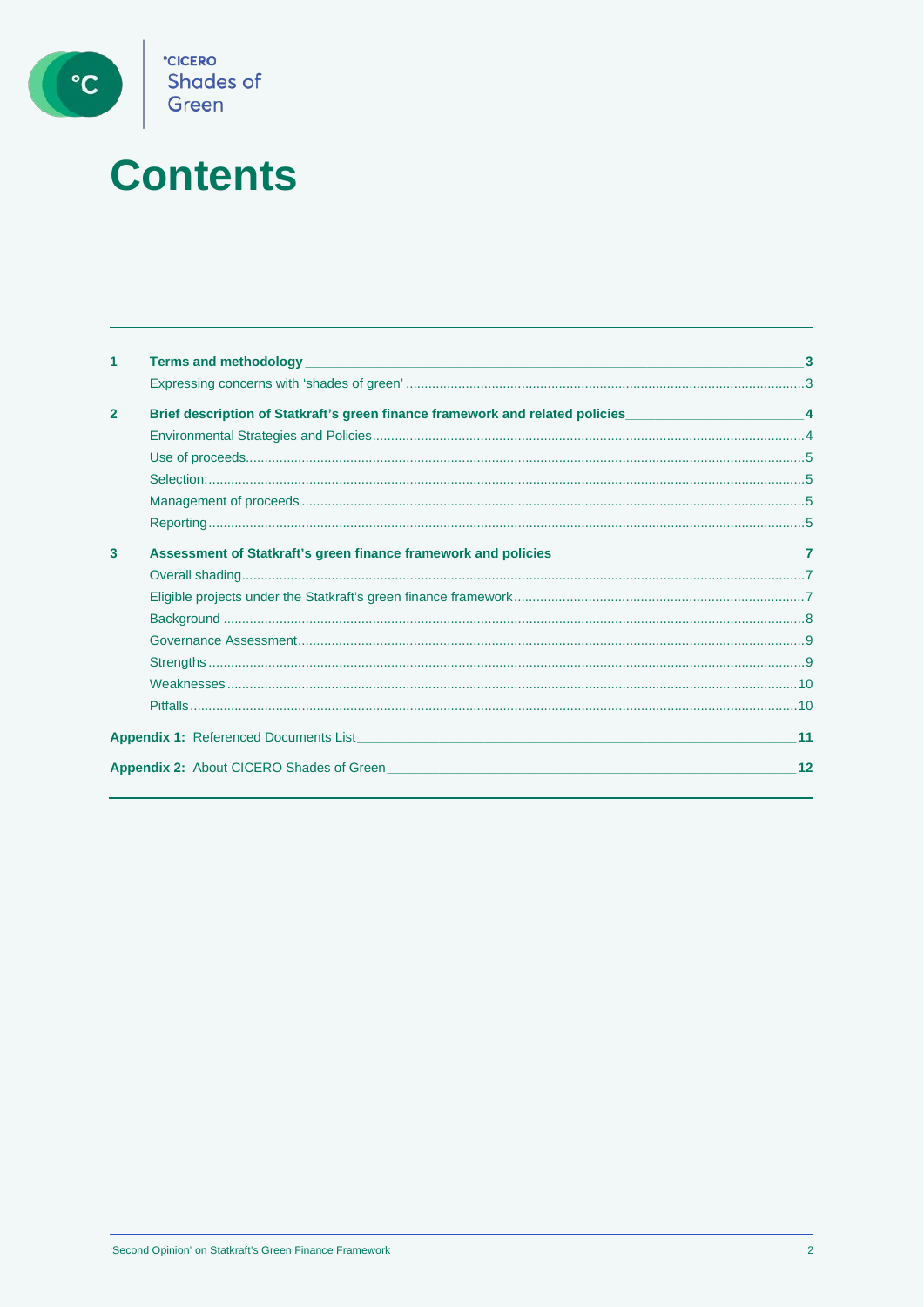### **1 Terms and methodology**

This note provides CICERO Shades of Green's (CICERO Green) second opinion of the client's framework dated December 2019**.** This second opinion remains relevant to all green bonds and/or loans issued under this framework for the duration of three years from publication of this second opinion, as long as the framework remains unchanged. Any amendments or updates to the framework require a revised second opinion. CICERO Green encourages the client to make this second opinion publicly available. If any part of the second opinion is quoted, the full report must be made available.

The second opinion is based on a review of the framework and documentation of the client's policies and processes, as well as information gathered during meetings, teleconferences and email correspondence.

### **Expressing concerns with 'shades of green'**

CICERO Green second opinions are graded dark green, medium green or light green, reflecting a broad, qualitative review of the climate and environmental risks and ambitions. The shading methodology aims to provide transparency to investors that seek to understand and act upon potential exposure to climate risks and impacts. Investments in all shades of green projects are necessary in order to successfully implement the ambition of the Paris agreement. The shades are intended to communicate the following:



Sound governance and transparency processes facilitate delivery of the client's climate and environmental ambitions laid out in the framework. Hence, the governance aspects are carefully considered and reflected in the overall shading of the green finance framework. CICERO Green considers four factors in its review of the client's governance processes: 1) the policies and goals of relevance to the green finance framework; 2) the selection process used to identify and approve eligible projects under the framework, 3) the management of proceeds and 4) the reporting on the projects to investors. Based on these factors, we assign an overall governance grade: Fair, Good or Excellent.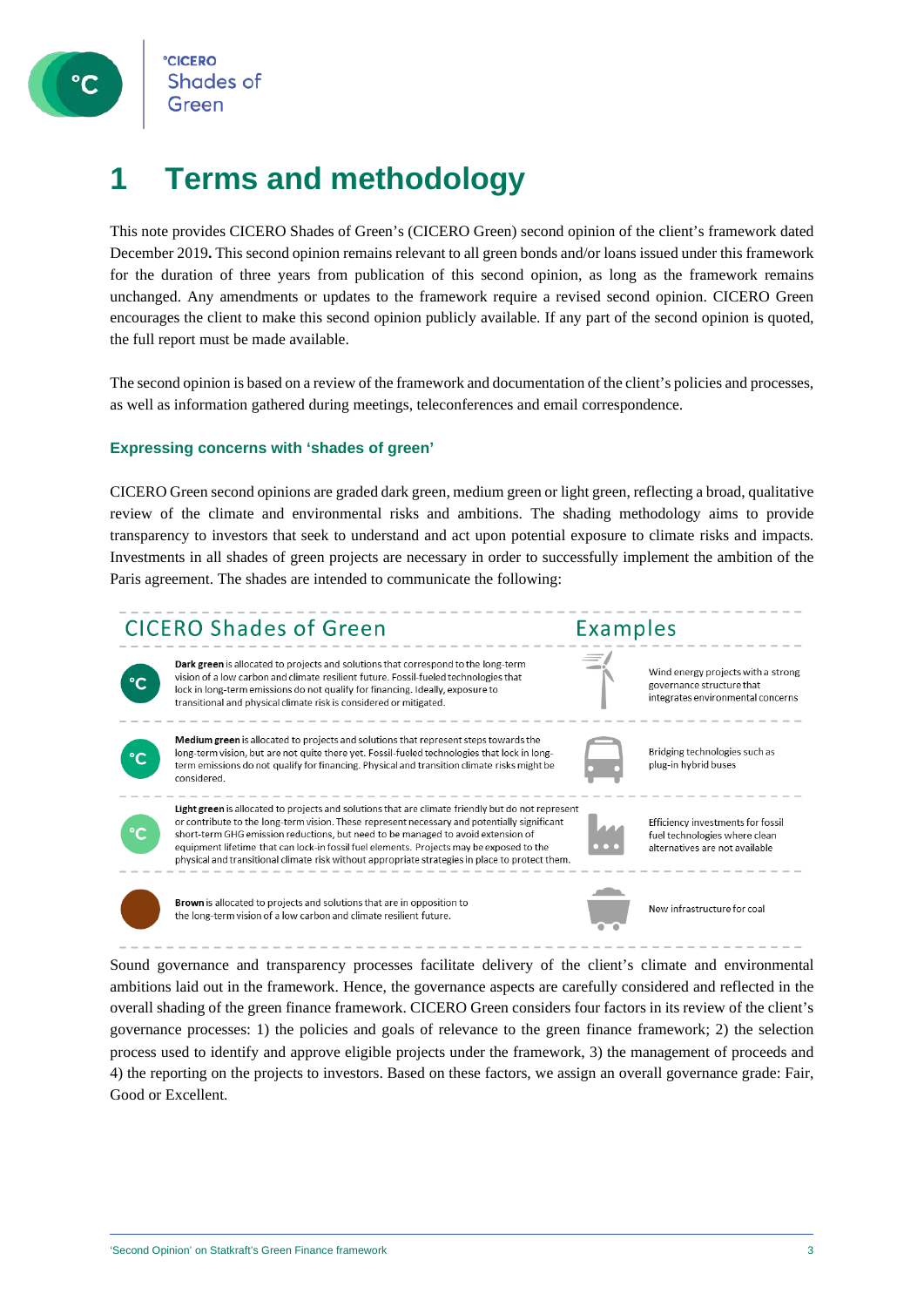

### **2 Brief description of Statkraft's green finance framework and related policies**

Statkraft is a fully Norwegian government owned energy company. With an annual total power production of 62TWh Statkraft is Norway's largest and the Nordic region's third largest energy producer. Renewable power production represents 98% of Statkraft's power production, while 2.4% are based on gas-fired power (Germany) and district heating using fossil fuel for peak and reserve capacity (Norway and Sweden). Hydropower contributes the largest share of Statkraft's power generation capacity (92.7% of total).

Statkraft's power capacity of 17,831MW are located in Norway (68%), other Nordic countries (10%), other European countries (17%) and the rest of the world (5%).

### **Environmental Strategies and Policies**

Statkraft has a strategic goal of growth solely within renewable energy technologies, but has no quantitative emissions reduction targets. This includes optimizing and expanding hydropower portfolios as well as a ramp up of wind and solar. In 2018, Statkraft had total emissions of 590,400t CO2 (Scope 1, 2 and 3) mainly due to gas power plants (92% of emissions) particularly in Germany. Scope 3 emissions reporting currently only covers Norwegian operations, but is considered to be expanded within the ongoing development of the sustainability strategy. Total emissions declined by 35.2% compared to 2017. According to the issuer, this was mainly due to less operations of gas power plants and less projects running. Emissions from gas power are expected to increase again in the years to come. The issuer informed us that Statkraft currently does not invest in gas-fired power plants and that no new gas-fired power plants are in the pipelines.

In 2018, overall carbon intensity amounted to 9kg CO<sub>2</sub>/MWh (14kg CO<sub>2</sub>/MWh in 2017) due to gas-fired power generation in Germany and fossil-based peak and reserve capacity in district heating in Norway and Sweden. The production of gas-fired power is covered under the EU ETS. Statkraft purchases guarantees of origin and 100% of remaining greenhouse gas emissions are compensated with Certified Emissions Reductions in line with Statkraft's commitment to the UNFCCC's climate neutral now pledge. According to the issuer, Statkraft currently has a strategy to become 100% renewable in the district heating sector, but does not have any plans to phase out gasfired power plants.

Statkraft is member of the UN Global compact, operates according to ISO 14001 and reports according to the Global Reporting Initiatives (GRI) Standards. According to Statkraft's Corporate Responsibility and HSE policy, "Statkraft's assessment and management of climate change impacts are based on research, comprehensive analysis and scientific evidence, including assessments by the Intergovernmental Panel on Climate Change (IPCC) and the United Nations Framework Convention on Climate Change (UNFCCC)".

Statkraft has identified key physical climate risks on hydrological performance, such as changes in precipitation patterns, water scarcity, flooding and ecosystem services. This includes continuous adaptation and long-term planning measures for the hydro assets. Statkraft provides an annual "Low Emissions Scenario Report" for policy input to the EU and other policy makers. Statkraft has not yet implemented the TCFD recommendations according to the issuer.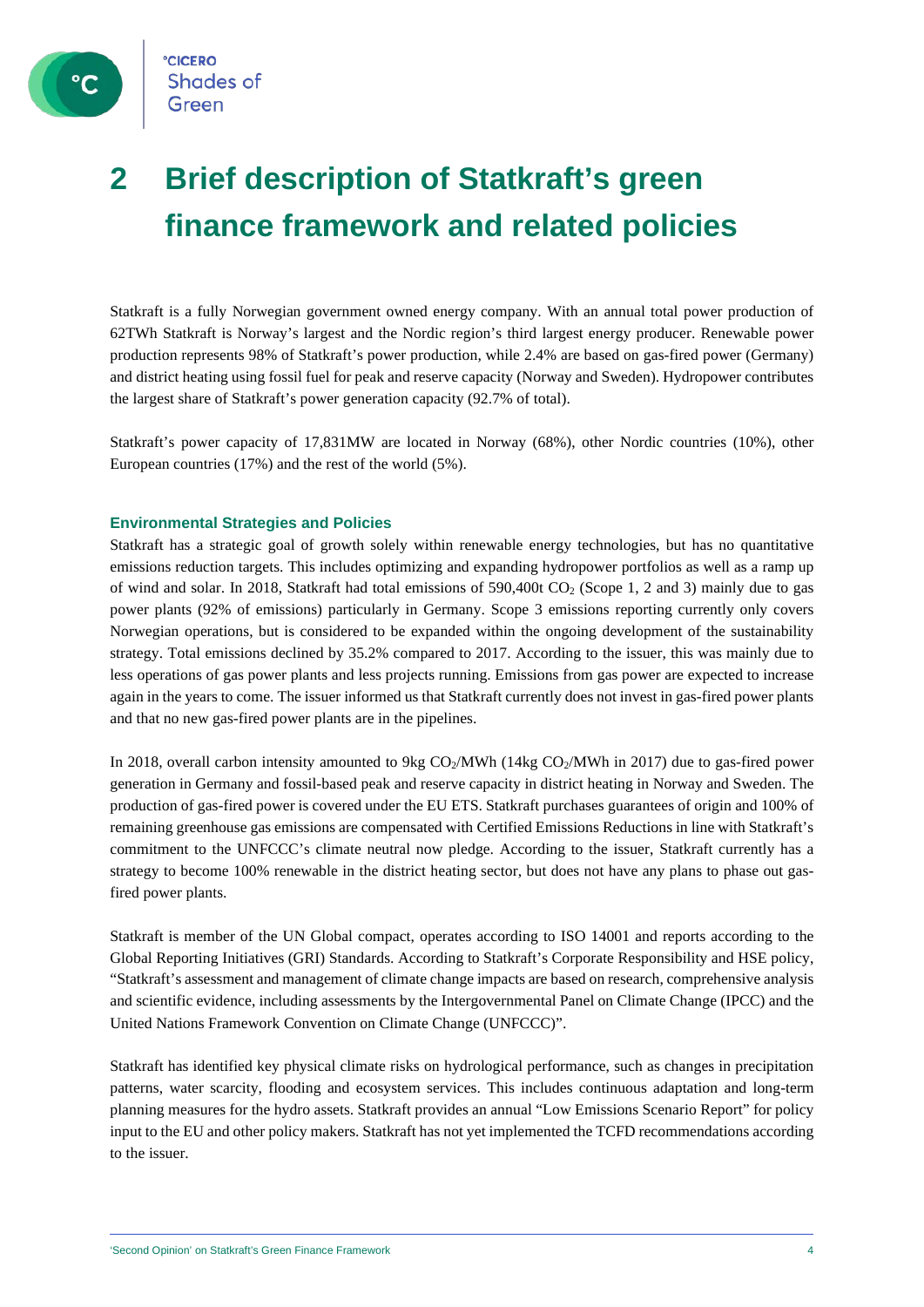### **Use of proceeds**

According to the green finance framework, proceeds from green bonds and loans will be used to finance or refinance assets within the two project categories renewable energy and related infrastructure and clean transportation. According to the issuer, more than 90% of the proceeds are expected to be allocated to the renewable energy category. Projects are only eligible if they exceed a volume of NOK 50 million of total investments. Green loans and bonds are used for financing acquisition and development of projects as well as refurbishment and upgrade of existing eligible projects. The issuer informed us that approximately 70% of the projects are expected to be in Europe and 30% in emerging markets. Projects are considered as new if they are not older than 12 months. Projects are refinanced if they are older than 12 months. Over the next five years, Statkraft expects ca.75% of the use of proceeds to be allocated to financing new projects.

Currently, Statkraft aims to invest an annual total of NOK 10 billion in renewable energy until 2025. Statkraft excludes from financing nuclear as well as fossil fuel energy generation projects. According to the issuer, green bond and green loan proceeds will not be used for purchase of guarantees of origin.

### **Selection:**

The selection process is a key governance factor to consider in CICERO Green's assessment. CICERO Green typically looks at how climate and environmental considerations are considered when evaluating whether projects can qualify for green finance funding. The broader the project categories, the more importance CICERO Green places on the governance process.

Eligible projects are evaluated, selected and approved in consensus by representatives from the Treasury department and the Corporate Responsibility & Compliance department. The latter is required to have environmental expertise. According to the issuer, Statkraft has in place a decision gate model for major development projects, mergers and acquisitions that aims at ensuring a unified approach to, e.g., sustainability from early development phase to operation. This process is used to exclude potentially controversial projects. The issuer informed us that the Corporate Responsibility & Compliance department and the Treasury department can potentially rule out controversial projects in their evaluation process.

### **Management of proceeds**

CICERO Green finds the management of proceeds of Statkraft to be in accordance with the Green Bond Principles and in accordance with the Green Loan Principles. Proceeds are managed by the Treasury Department and an amount equal to the net proceeds is credited to a Green Account. From this account, funds are deducted and allocated to Statkraft's green project portfolio on an annual basis as long as the account has a positive balance. Should the amount of proceeds exceed the green project portfolio, the proceeds will be managed in Statkraft's liquidity reserve. According to the issuer, Statkraft invests surplus cash only in credit instruments (commercial paper, short dated bonds, O/N deposit, time deposits). Statkraft informed us that the surplus cash is mainly invested in Norway and with limited exposure to companies that operate in the fossil-fuel business.

### **Reporting**

Transparency, reporting, and verification of impacts are key to enable investors to follow the implementation of green finance programs. Procedures for reporting and disclosure of green finance investments are also vital to build confidence that green finance is contributing towards a sustainable and climate-friendly future, both among investors and in society.

Statkraft will report annually on impacts and allocation incl. a split between loans and bonds in an investor letter that will be published on Statkraft's website. The reporting will be compiled by the Corporate Responsibility &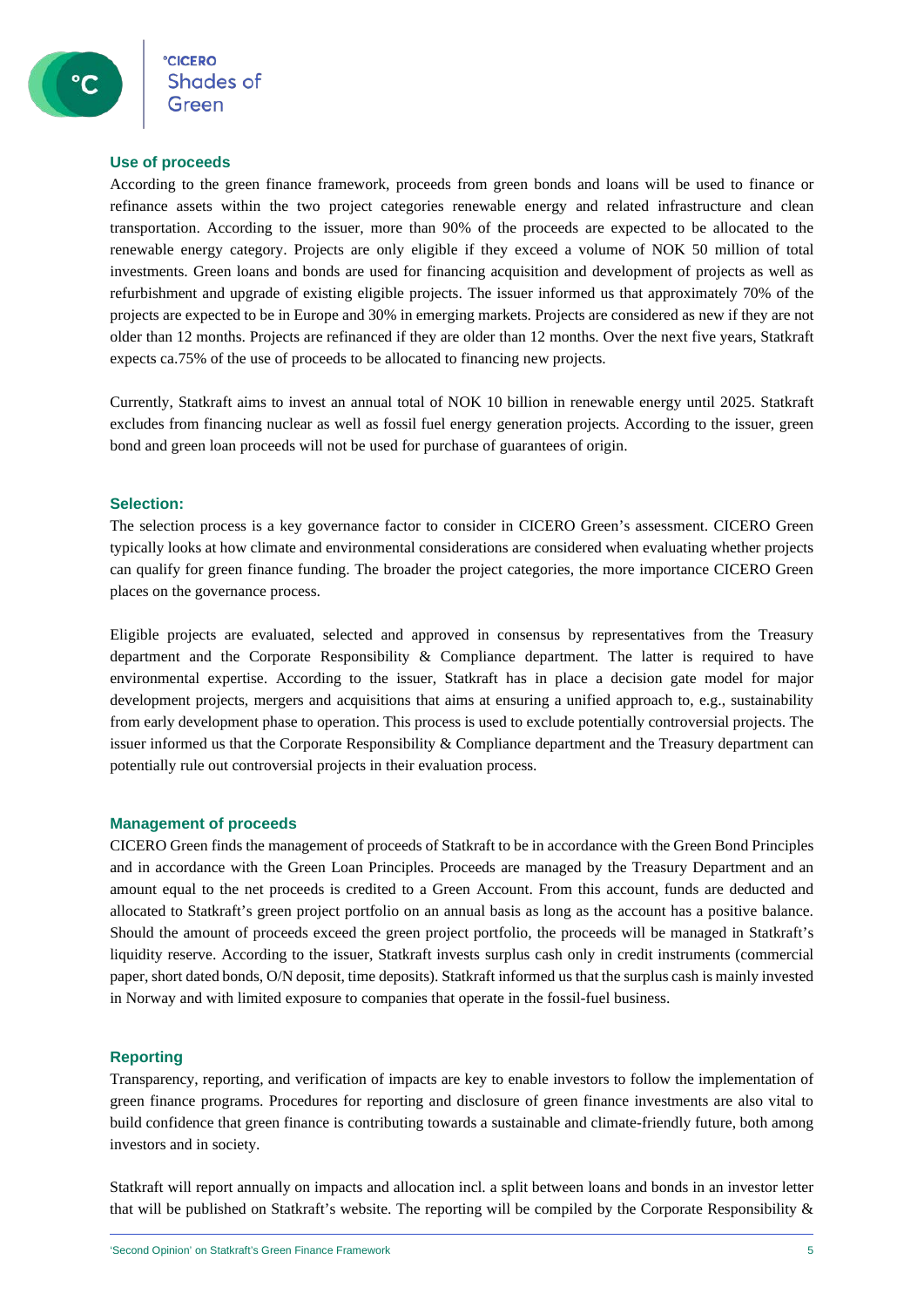°cicero<br>Shades of<br>Green

Compliance department and the Treasury department and will be on project level where possible. Statkraft currently expects that the impact of a significant share of projects will be reported on a project-by-project level. Statkraft confirmed that they will report on all wind farm and hydro projects.

Reported metrics, e.g., include:

- Installed capacity power generation/district heating (MW)
- Power generation/district heating production (MWh)
- Capacity under development (MW)
- $\bullet$  Emissions of CO<sub>2</sub> equivalents (tonnes)
- Avoided emissions of  $CO<sub>2</sub>$  equivalents (tonnes)

The allocation of proceeds will be externally reviewed by an external auditor. The impact reporting will not be externally reviewed.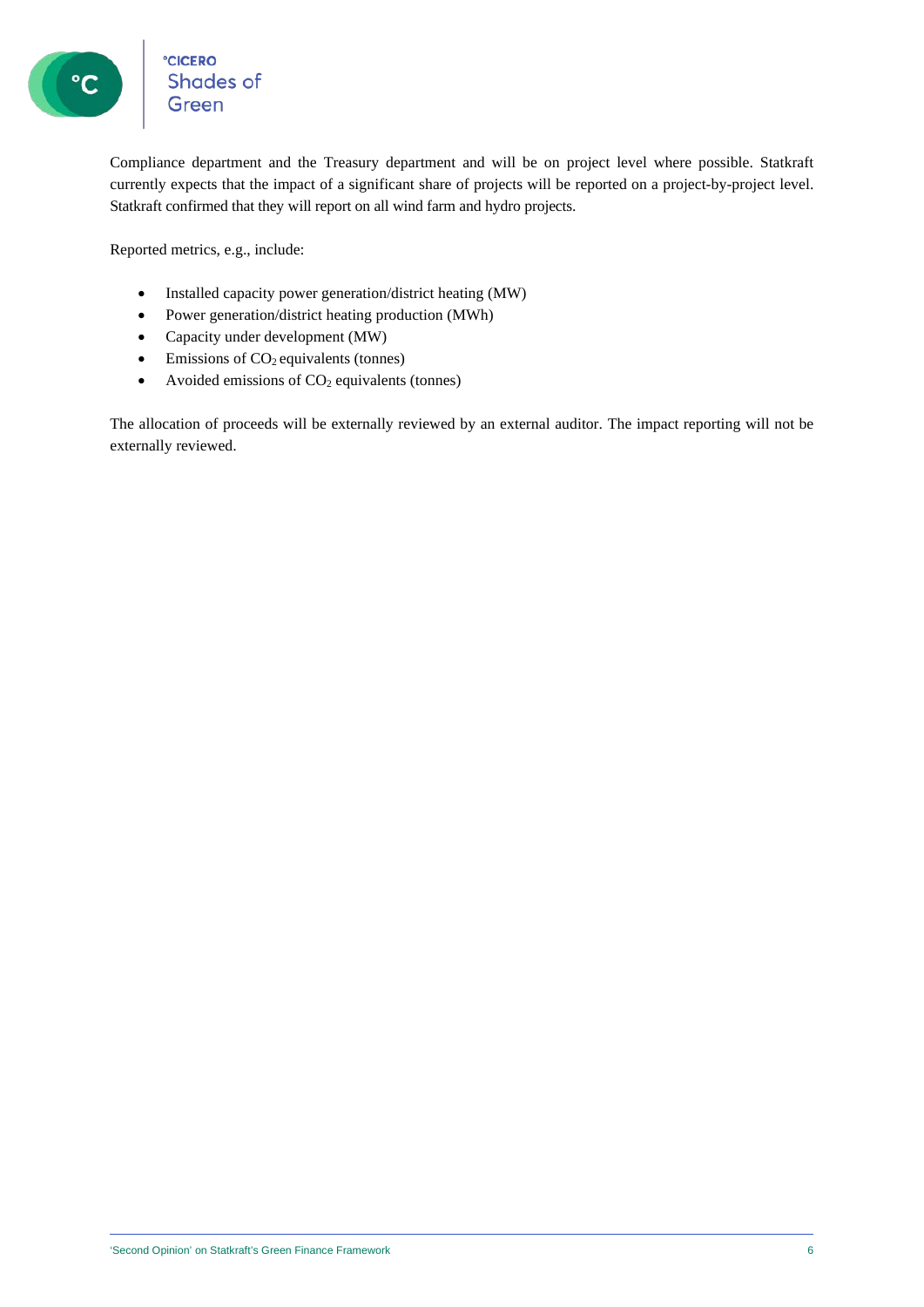

**CICERO Shades of** Green

### **3 Assessment of Statkraft's green finance framework and policies**

The framework and procedures for Statkraft's green bond and green loan investments are assessed and their strengths and weaknesses are discussed in this section. The strengths of an investment framework with respect to environmental impact are areas where it clearly supports low-carbon projects; weaknesses are typically areas that are unclear or too general. Pitfalls are also raised in this section to note areas where Statkraft should be aware of potential macro-level impacts of investment projects.

### **Overall shading**

Based on the project category shadings detailed below, and consideration of environmental ambitions and governance structure reflected in Statkraft's green finance framework, we rate the framework **CICERO Dark Green.**

### **Eligible projects under the Statkraft's green finance framework**

At the basic level, the selection of eligible project categories is the primary mechanism to ensure that projects deliver environmental benefits. Through selection of project categories with clear environmental benefits, green bonds and loans aim to provide investors with certainty that their investments deliver environmental returns as well as financial returns. The Green Bonds Principles (GBP) state that the "overall environmental profile" of a project should be assessed and that the selection process should be "well defined".

| Category                        | Eligible project types                 |                   | <b>Green Shading and some concerns</b>                                                                                                                                                                                                                                                                                                                                                               |
|---------------------------------|----------------------------------------|-------------------|------------------------------------------------------------------------------------------------------------------------------------------------------------------------------------------------------------------------------------------------------------------------------------------------------------------------------------------------------------------------------------------------------|
| Renewable energy<br>and related | Hydropower, wind power and solar power | <b>Dark Green</b> |                                                                                                                                                                                                                                                                                                                                                                                                      |
| infrastructure                  |                                        | ✓                 | Solar and wind power are key to a<br>low-carbon transition                                                                                                                                                                                                                                                                                                                                           |
|                                 |                                        |                   | Large scale hydro potentially features<br>significant local environmental impact<br>and could, e.g., trigger water scarcity<br>in the respective region. Both,<br>acquisitions and greenfield projects<br>are eligible and both, run-by-river and<br>dam related plants, will be financed.<br>Statkraft will also continue to invest<br>in upgrades/refurbishment of existing<br>hydro power plants. |
|                                 |                                        |                   | Wind power projects sometimes face<br>local resistance (e.g., in Norway)                                                                                                                                                                                                                                                                                                                             |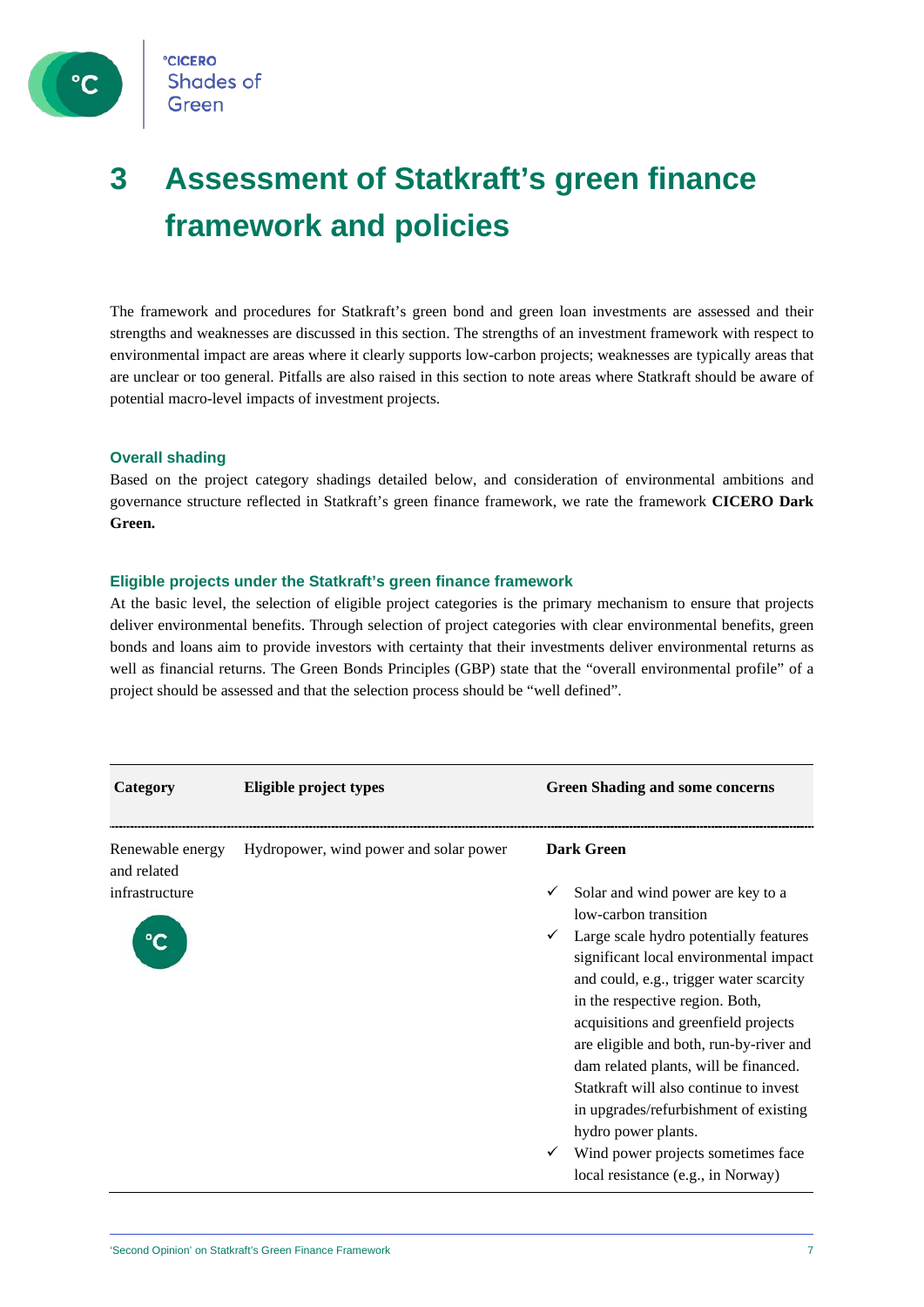

 $\checkmark$  New distribution lines are excluded from financing

Table 1. Eligible project categories

### **Background**

Global electricity demand increased 4% in 2018, with low-carbon generation expanding 6% to meet a considerable share of this growth. Nevertheless, power sector  $CO<sub>2</sub>$  emissions rose by 2.5%, with coal responsible for 80% of this increase. In 2018, 42% of all energy-related  $CO<sub>2</sub>$  emissions came from the power sector, causing it to remain the largest source of energy-related  $CO<sub>2</sub>$  emissions. Investments in the rapid transition to renewable energy powered economies are therefore increasingly critical.

Despite these positive trends in the expansion of renewable electricity generation (especially with PV), additional efforts are needed in renewable power generation to meet the targets set out in the IEA's SDS. According to the IEA, the share of renewables in global electricity generation must reach 47% by 2030, up from 25% in 20[1](#page-7-0)7.<sup>1</sup> The IEA' Sustainable Development Scenario (SDS) suggests a global wind power generation of 14,100TWh in 2040 up from 1,500TWh in [2](#page-7-1)017.<sup>2</sup>

<span id="page-7-3"></span>Norway has the lowest emissions from the power sector in Europe, with a total installed renewable power of [3](#page-7-2)5.3GW installed capacity and 147TWh produced in 2018.<sup>3</sup> Hydropower contributed 95% of the total electricity production in 2018 and 92% of total installed capacity. 4.8% of Norwegian production capacity is contributed by wind and 3.1% by thermal power (e.g., waste incineration or gas power).

<span id="page-7-0"></span><sup>1</sup> <http://ww.iea.org/tcep/power/renewables>

<span id="page-7-1"></span><sup>2</sup> <https://www.iea.org/weo2018/scenarios/>

<span id="page-7-2"></span><sup>3</sup> <https://www.ssb.no/en/energi-og-industri/statistikker/elektrisitet/aar>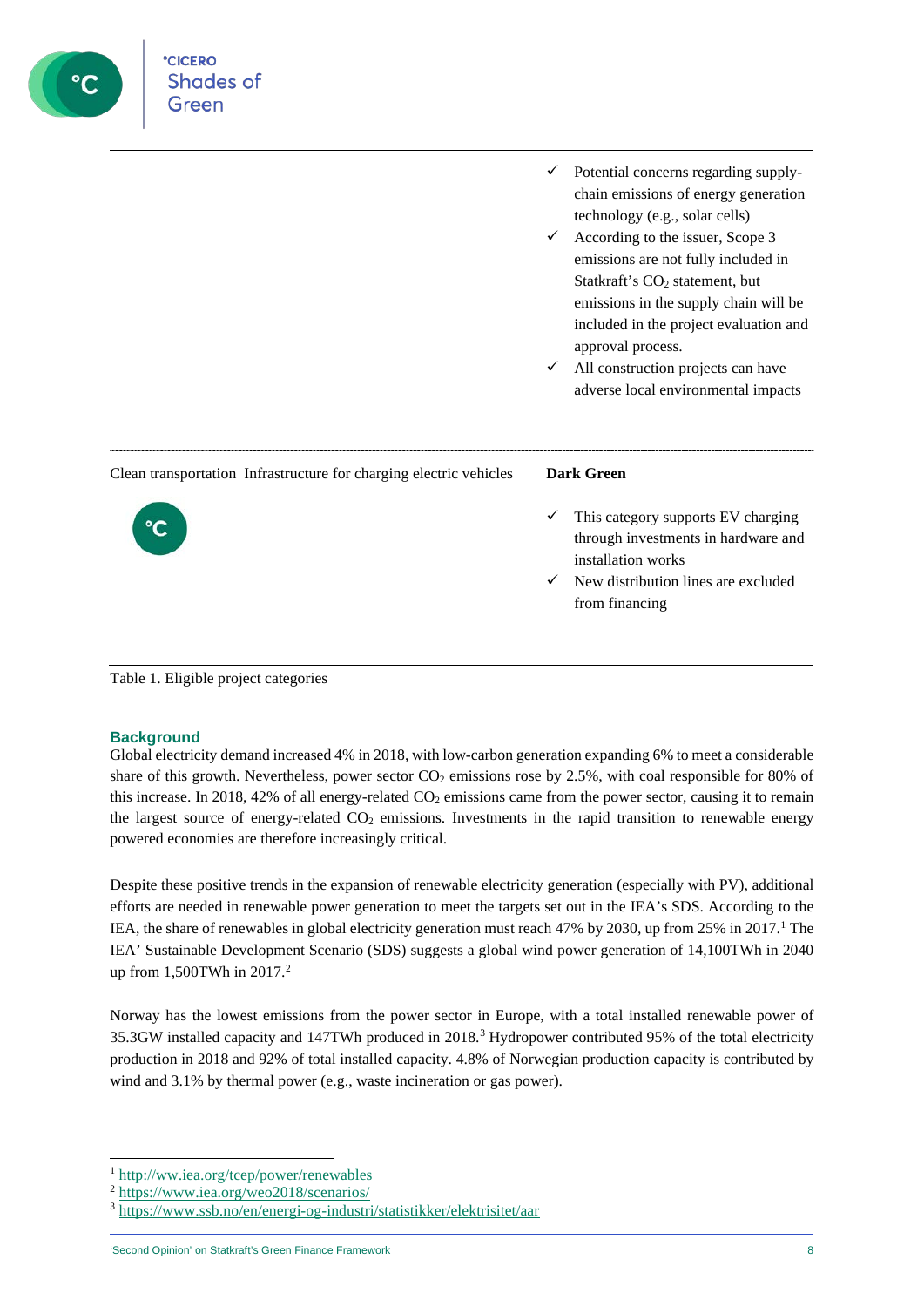Shades of

The main electricity consumers in Norway are the mining and manufacturing industry (44.9%), other services  $(21.3\%)$  $(21.3\%)$  $(21.3\%)$  and private households and agriculture  $(33.9\%)$ .<sup>3</sup>

Global transport emissions grew by only 0.6% in 2017 (compared to 1.7% annually over the past decade), as efficiency improvements, electrification helped limit the growth in energy demand. To meet the 2°C target goals, however, direct transport emissions must peak around 2020 and then fall by more than 9% by 2030.<sup>[4](#page-8-0)</sup> The largest amount of carbon savings come from switching from inefficient modes of transport (e.g., private cars) to mass transit.[5](#page-8-1) In regions where the electricity grid is highly based on low carbon sources such as in the Nordic countries and/or have in place ambitious policies to make the grid greener (such as in the EU), electric cars clearly represent environmental benefits compared to fossil fuel cars in the longer term. The charging infrastructure for electric cars needs to be developed in parallel to greening the grid.

#### **Governance Assessment**

Four aspects are studied when assessing the Statkraft's governance procedures: 1) the policies and goals of relevance to the green finance framework; 2) the selection process used to identify eligible projects under the framework; 3) the management of proceeds; and 4) the reporting on the projects to investors. Based on these aspects, an overall grading is given on governance strength falling into one of three classes: Fair, Good or Excellent.

Statkraft has in place a sound management and governance structure, as well as regular and transparent reporting about green bond and green loan project achievements to investors and the public. Statkraft has a strategic goal of growth solely within renewable energy technologies. The issuer also informed us that Statkraft has an ambition to become 100% renewable in the district heating sector and currently, no new gas-fired power plants are in the pipeline. Despite not reporting according to TCFD, yet, Statkraft has identified key physical risks and provides an annual "low-emissions" scenario report. In addition, Statkraft has a selection process that is based on consensus and emissions in the supply chain will be included in the project evaluation and approval process. In addition, Statkraft informed us that they are using a decision gate model for ruling out controversial projects that could be

financed with green bonds and loans. Statkraft has not included a look-back period for refinancing in the framework, which could potentially lead to refinancing older projects. Statkraft expects that impact of a significant share of projects will be reported on a project-by-project level but will not obtain an external review of the impact reporting. In addition, Statkraft confirmed that they will report on all wind farm and hydro projects. The overall assessment of Statkraft's governance structure and processes gives it a rating of **Excellent.**



### **Strengths**

It is a clear strength that the framework focuses exclusively on low-carbon solutions and that emissions in the supply chain will be included in the project evaluation and approval process according to the issuer. This is supported by Statkraft's overall growth strategy solely in the renewable energy technologies. In addition, Statkraft publishes an extensive annual low emissions scenario analysis. The issuer also informed us that Statkraft currently does not invest in gas-fired power plants and that no new gas-fired power plants are in the pipelines. However, Statkraft's low-carbon growth strategy does not entail an emissions reductions ambition for its gas-fired power

<span id="page-8-0"></span><sup>4</sup> <http://www.iea.org/tcep/transport/>

<span id="page-8-1"></span><sup>5</sup> [https://www.ipcc.ch/pdf/assessment-report/ar5/wg3/ipcc\\_wg3\\_ar5\\_chapter8.pdf](https://www.ipcc.ch/pdf/assessment-report/ar5/wg3/ipcc_wg3_ar5_chapter8.pdf)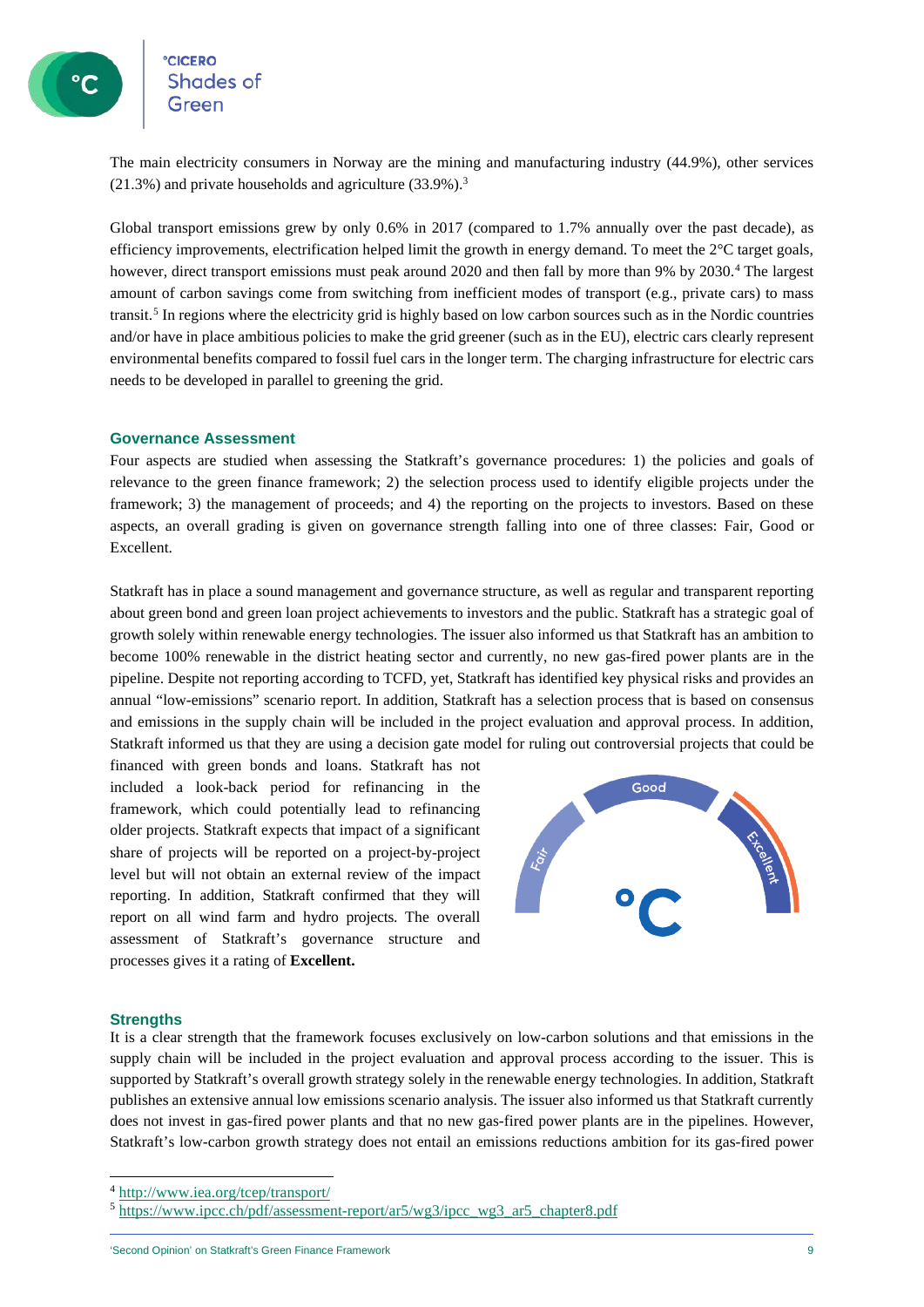CICERO<br>Shades of

plants, as, according to the issuer, emissions from gas-fired power are expected to increase again in the years to come through an expected higher utilization rate of existing plants.

It is a strength that Statkraft works with several partners on expanding charging infrastructure for vehicles (e.g., Grønn kontakt, E-wald and eEmobility). Rapidly building out the charging infrastructure for electrified transport is crucial for the transition in the transportation sector.

### **Weaknesses**

We find no material weaknesses in Statkraft's green finance framework.

### **Pitfalls**

While renewable energy projects generally are considered to have a very positive climate impact, there are nevertheless large emissions associated with the construction process (e.g., with large hydropower, large wind farms etc.). While Statkraft includes some considerations on supply chain emissions in the selection process, the issuer currently has no strategy in place to systematically reduce construction emissions. CICERO Shades of Green encourages Statkraft to systematically measure, report and manage emissions that are associated with construction projects. Currently, only emissions from electricity consumption in the construction process are included in the emissions accounting.

Large hydropower projects can materialize as a pitfall. This is partly mitigated by Statkraft having identified key physical climate risks on hydrological performance, such as changes in precipitation patterns, water scarcity, flooding and ecosystem services. While Statkraft has a long-standing track record working with hydropower, there are still substantial social and environmental concerns that arise from large hydropower projects, such as displacement of local populations, biodiversity loss and significant emissions from water reservoirs that are currently not monitored by Statkraft. It is Statkraft's responsibility to follow the highest standards possible to minimize negative impacts of large hydro projects, such as biodiversity loss, significant emissions from water reservoirs and construction.

According to the issuer, the project evaluation and approval process is yet not fully developed and approved, but will build on existing project evaluation criteria, taking into account e.g. life cycle assessment, existing challenges and local resistance. There is a risk that the equipment financed under this framework could be involved in controversial projects, such as wind farms (e.g., in Norway). Statkraft informed us that they are using a decision gate model for ruling out controversial projects that could be financed with green bonds and loans. In addition, Statkraft confirmed that they will report on all wind farm and hydro projects.

According to Statkraft, avoided and/or reduced emissions of CO<sub>2</sub> equivalents are currently reported with a European sector average. This can potentially be misleading as, e.g., in Norway or other Nordic countries, the emissions factor can be significantly lower than the European average.

CICERO Green encourages Statkraft to fully implement TCFD recommendations to more systematically report on potential climate risks. This pitfall is partially mitigated as Statkraft has already identified key physical climate risks on hydrological performance, such as changes in precipitation patterns, water scarcity, flooding and ecosystem services. This includes continuous adaptation and long-term planning measures for the hydro assets. In addition, Statkraft provides an annual "Low Emissions Scenario Report" for policy input to the EU and other policy makers.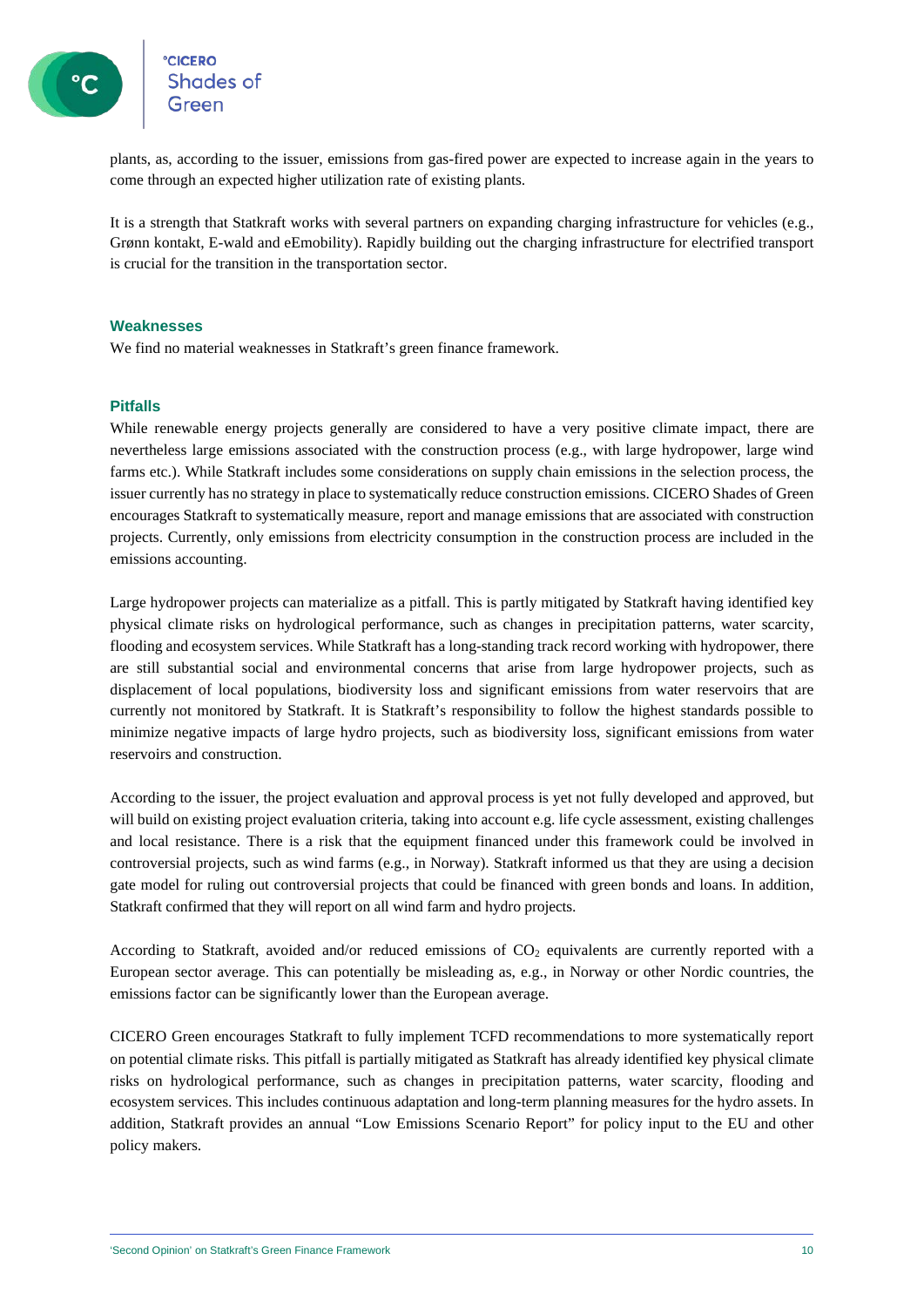

 $\mathbf{C}$ 

## **Appendix 1:** Referenced Documents List

| <b>Number</b> | <b>Document Document Name</b>                                           | <b>Description</b>                                                                                                                                                                  |
|---------------|-------------------------------------------------------------------------|-------------------------------------------------------------------------------------------------------------------------------------------------------------------------------------|
| 1             | Green Finance Framework                                                 | Green Finance Framework CICERO                                                                                                                                                      |
| 2             | Annual report 2018                                                      | https://www.statkraft.com/globalassets/1-<br>statkraft-public/05-investor-relations/4-reports-<br>and-presentations/2018/annual-report-<br>2018/2018-annual-report-statkraft-as.pdf |
| 3             | Vision and Values                                                       | Statkraft's overview of vision, values and<br>strategy: https://www.statkraft.com/about-<br>statkraft/vision-values-and-strategy/                                                   |
| 4             | Code of Conduct                                                         | Statkraft's Code of Conduct:<br>https://www.statkraft.com/globalassets/1-<br>statkraft-public/1-about-statkraft/cr/statkrafts-<br>code-of-conduct-2016v.pdf                         |
| 5             | Sustainability policy/strategy and report                               | Statkraft's CR & HSE policy                                                                                                                                                         |
| 6             | Environmental policy/strategy and report                                | Statkraft's CR & HSE policy for environmental<br>management and environmental management in<br>projects                                                                             |
| 7             | Social responsibility policy/strategy                                   | Statkraft's CR & HSE policy CR & HSE policy<br>for human rights management and indigenous<br>peoples                                                                                |
|               | Supply chain policy and management                                      | Statkraft's CR & HSE policy for supplier code of<br>conduct and environmental social and human<br>rights check list                                                                 |
| 9             | Relevant internal policies/guidelines                                   | Statkraft's management system                                                                                                                                                       |
| 10            | 2019 Global Energy Trends: Statkraft's Low<br><b>Emissions Scenario</b> | Statkraft's scenario 2019 for a low emissions<br>development                                                                                                                        |